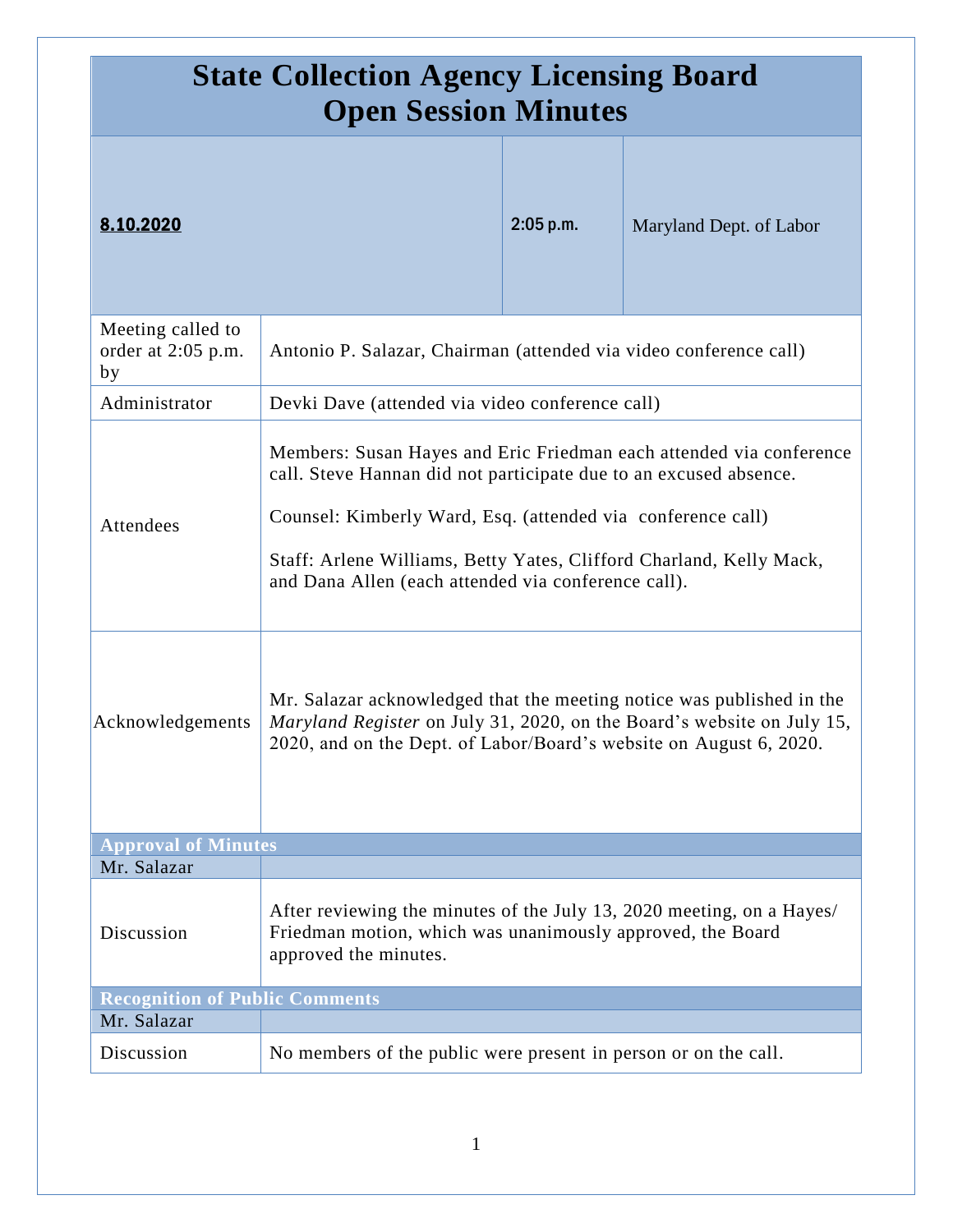| 1. Non-Depository Licensing Unit Report |                                                                                                                                                                                                                                                                                                                                                                                                                                                                                                                                                                                                                                                                                                                                                                                                                                                                                                                                                                                                                                                                                                                                                                                                                                                                                                                                                                                                  |  |
|-----------------------------------------|--------------------------------------------------------------------------------------------------------------------------------------------------------------------------------------------------------------------------------------------------------------------------------------------------------------------------------------------------------------------------------------------------------------------------------------------------------------------------------------------------------------------------------------------------------------------------------------------------------------------------------------------------------------------------------------------------------------------------------------------------------------------------------------------------------------------------------------------------------------------------------------------------------------------------------------------------------------------------------------------------------------------------------------------------------------------------------------------------------------------------------------------------------------------------------------------------------------------------------------------------------------------------------------------------------------------------------------------------------------------------------------------------|--|
| Ms. Yates                               |                                                                                                                                                                                                                                                                                                                                                                                                                                                                                                                                                                                                                                                                                                                                                                                                                                                                                                                                                                                                                                                                                                                                                                                                                                                                                                                                                                                                  |  |
| Discussion                              | Ms. Yates presented the Non-Depository Licensing Unit's report.<br>Ms. Yates advised the Board that each entity's application and<br>supporting materials for licensure had been reviewed and found to have<br>satisfied the licensing qualifications as set forth in Ms. Yates' Memo.<br>Ms. Yates recommended that the Board issue collection agency licenses<br>to the following entities: Asset Management Services USA LLC,<br>Medical Account Management, Inc., Modernizing Medicine Billing<br>Services, LLC, E.C. Collections, Inc., US Mortgage Resolution LLC,<br>DC Portfolio Services, LLC, Per Solve Recoveries, LLC, Coastal<br>Settlement Recovery, Inc., CKS Prime Investments, LLC, First Credit<br>Services Inc. (Branch), Steel River Systems LLC (Branch), TCS e-<br>Serve International Limited (Branch) and MRS BPO, LLC (Branch).<br>On a Hayes/Friedman motion, which was unanimously approved, the<br>Board voted to issue licenses to all recommended applicants.<br>Ms. Yates also informed the Board that there were five change in<br>control requests: Client Services, Inc., Mandarich Law Group, LLP, Peritus<br>Portfolio Services II, LLC, Revco Solutions, Inc. and First Investors<br>Servicing Corporation.<br>Ms. Yates also reported that the Office had received 2 branch and 1 company<br>license surrenders last month but none were COVID-19 related. |  |

| 2. Consumer Services Unit Report |                                                                                                                                                                                                                                                                                                                                                                                                                                                                                                                                                                                                           |  |
|----------------------------------|-----------------------------------------------------------------------------------------------------------------------------------------------------------------------------------------------------------------------------------------------------------------------------------------------------------------------------------------------------------------------------------------------------------------------------------------------------------------------------------------------------------------------------------------------------------------------------------------------------------|--|
| Ms. Mack                         |                                                                                                                                                                                                                                                                                                                                                                                                                                                                                                                                                                                                           |  |
| Discussion                       | Ms. Mack presented the Consumer Services Unit Complaint Report.<br>Ms. Mack advised that the Unit had received 16 total complaints so far in<br>fiscal year 2021. She reported that CSU currently has 31 open complaints<br>and has closed 15. Ms. Mack compared complaints by fiscal year, noting a<br>declining trend from 2013 through 2019 from 615, 504, 375, 261, 205 and<br>181, respectively, and an increase of 24.5% (from the prior year) for fiscal<br>year 2020 which ended June 30, 2020. All agreed that the number of<br>complaints was likely to increase due to the COVID-19 emergency. |  |

| 3. Enforcement Unit Report |                                                                                                                                 |  |
|----------------------------|---------------------------------------------------------------------------------------------------------------------------------|--|
| Ms. Allen                  |                                                                                                                                 |  |
| Discussion                 | Ms. Allen presented the Enforcement Unit report. She reported that there are<br>7 collection agency cases in pre-charge status. |  |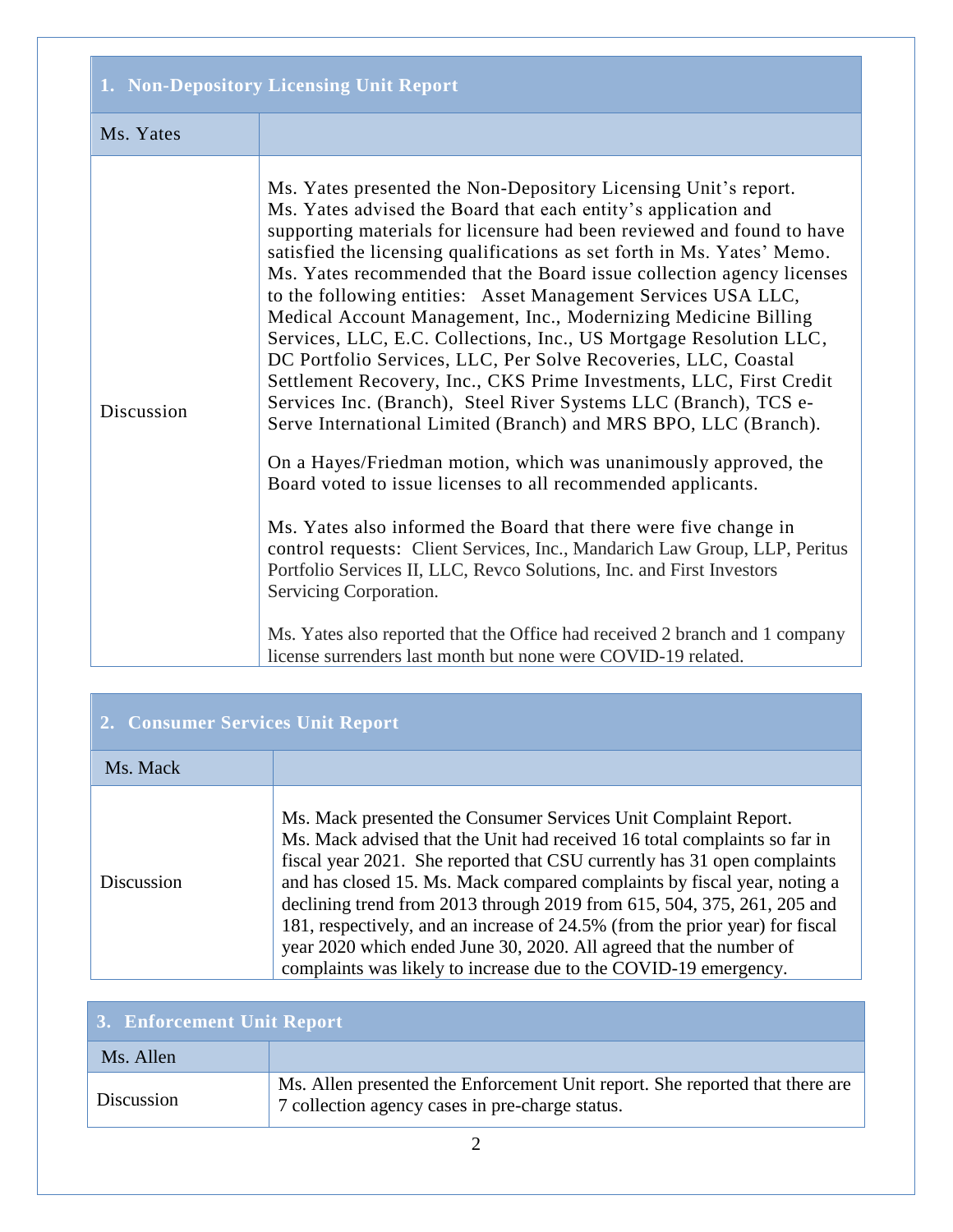| 4. ARM Industry - Managing economic challenges |                                                                                                                                                                                                                                                                                                                                                                                                                                                                                                                                                                                                                                                                                                                                                                                                                                                                                                                                                                                                                                                                                                                                                                                                                                                                                                                                                                                                                                                                                                                                                                                                          |  |
|------------------------------------------------|----------------------------------------------------------------------------------------------------------------------------------------------------------------------------------------------------------------------------------------------------------------------------------------------------------------------------------------------------------------------------------------------------------------------------------------------------------------------------------------------------------------------------------------------------------------------------------------------------------------------------------------------------------------------------------------------------------------------------------------------------------------------------------------------------------------------------------------------------------------------------------------------------------------------------------------------------------------------------------------------------------------------------------------------------------------------------------------------------------------------------------------------------------------------------------------------------------------------------------------------------------------------------------------------------------------------------------------------------------------------------------------------------------------------------------------------------------------------------------------------------------------------------------------------------------------------------------------------------------|--|
| Ms. Hayes                                      |                                                                                                                                                                                                                                                                                                                                                                                                                                                                                                                                                                                                                                                                                                                                                                                                                                                                                                                                                                                                                                                                                                                                                                                                                                                                                                                                                                                                                                                                                                                                                                                                          |  |
| Discussion                                     | Ms. Hayes presented information based on the article "ARM Industry -<br>Managing of economic challenges." Ms. Hayes provided an overview of the<br>accounts receivable management industry and the factors that negatively<br>affected the ARM industry during 2008 recession. Ms. Hayes explained that<br>during 2018 and 2019 the accounts receivable management industry reported<br>revenues of \$18.5 billion but that expectation are that the industry, while<br>resilient, will be negatively impacted again by the Covid-19 pandemic<br>during 2020 and 2021.<br>Ms. Hayes stated that as consumer financial concerns arise due the Covid-19<br>pandemic she was concerned that the industry will see an increase in<br>consumer complaints (including out- of the-state agencies). Mr. Friedman<br>noted that the Agency needed to be proactive in terms of complaints and<br>providing information to the industry. Mr. Salazar agreed and noted by way<br>of example that staff was preparing an advisory regarding the soon-to-be-<br>effective new law on wage garnishments.<br>Ms. Hayes noted that in recognition of the hardship brought on by the<br>Covid-19 emergency that her Division had softened its collection processes<br>and letters and had increased referrals for debtor assistance to community<br>and other sources of assistance. She encouraged all Division to follow suit.<br>Mr. Salazar also discussed the article that was sent to members on how<br>banks are ready to use new technology tools to tackle debt collection during<br>challenging economic times. |  |

| 5. Board Reauthorization |                                                                                                                                                                                                                                                                                                                                                                                                                                                                                                                                                                                                                                                                                                                     |
|--------------------------|---------------------------------------------------------------------------------------------------------------------------------------------------------------------------------------------------------------------------------------------------------------------------------------------------------------------------------------------------------------------------------------------------------------------------------------------------------------------------------------------------------------------------------------------------------------------------------------------------------------------------------------------------------------------------------------------------------------------|
| Mr. Salazar              |                                                                                                                                                                                                                                                                                                                                                                                                                                                                                                                                                                                                                                                                                                                     |
| Discussion               | Mr. Salazar stated that after ten years, as is the case with state agencies<br>generally, the State Collection Agency Licensing Board's reauthorization<br>would be coming up in the next legislative session. Mr. Salazar discussed<br>several reauthorizing options with board members ranging from a simple<br>reauthorization with no change to the Board or its powers, to reauthorization<br>with a modification of the Board's powers, to reauthorizing the Board as only<br>an advisory body. During discussions, Mr. Salazar explained that he was<br>awaiting advice from the Department's advice counsel as to whether anything<br>other than a simple reauthorization was possible but that he wanted a |